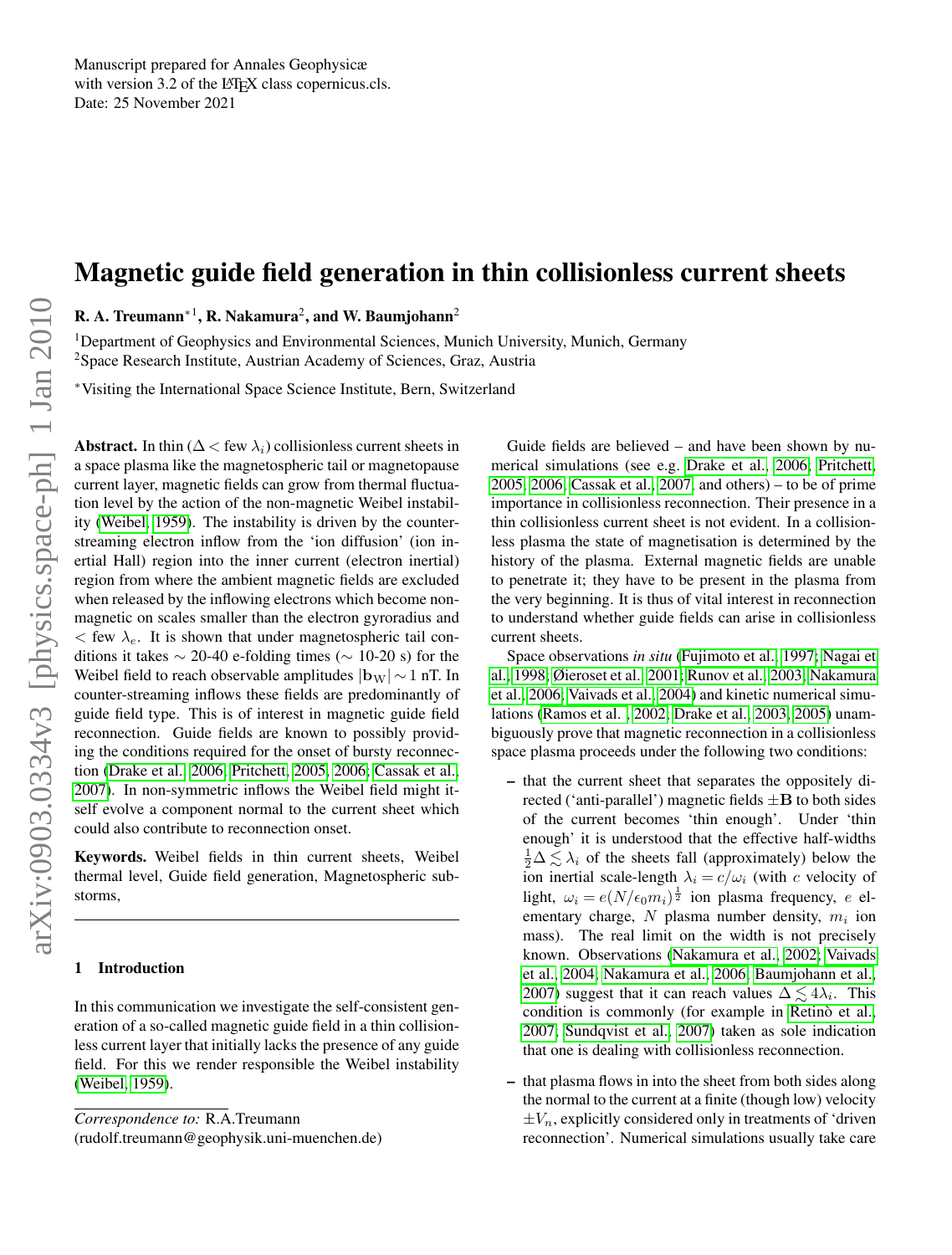of this condition by starting the simulation with a prescribed reconnection configuration either assuming an initially present X-point or by locally imposing a temporary parallel electric field or finite resistance for sufficiently long time in order to ignite reconnection.

The first condition implies that ions in the sheet become inertia-dominated and thus are demagnetised, while electrons remain magnetised. Since magnetised electrons are tied to the magnetic field, the magnetic field in the ion inertial region is carried along by the electrons causing Hall current flow (as was realised first by [Sonnerup, 1979\)](#page-8-14).

From the second condition it is clear that reconnection cannot proceed continuously on time scales shorter than the inflow time  $\tau_{\text{in}} \simeq \Delta/V_n \sim \text{few} \lambda_i/V_n$ . If reconnection turns out to be faster, it will necessarily be non-stationary and probably pulsed.

These just represent *necessary* conditions still being insufficient to describe the onset of reconnection. A collisionless mechanism is missing so far that either demonstrates, in which way the electrons become scattered away from the magnetic field in order for letting the oppositely directed magnetic field components slide from the electrons and reconnect, or that forces reconnection to occur in some other way. Prime attention in this respect is attributed to the action of guide fields, i.e., a magnetic field component in the direction of current flow.

Magnetic guide fields have two implications which in a thin current sheet with unmagnetised ions affect basically only the electrons:

- that the centre of the current sheet is not free of magnetic fields, as would be the case in the Harris current sheet model, and
- that the sheet current J possesses a field-aligned component  $J_{\parallel}$  which, when exceeding a certain threshold, undergoes instability and may cause either anomalous dissipation via generation of anomalous resistance or viscosity, or produces localised wave fields like solitons and (electron) holes. Both resistance and guide-fieldaligned electric fields violate the electron frozen-in condition and thus contribute to (localised) reconnection.

Quite generally, any guide-field-free current sheet model that scatters electrons away from the magnetic field turns out to be in trouble because of the following reason:

Assume that the electrons have transported the magnetic field from both sides some distance across the ion inertial region into the current sheet. During this transport the magnetic field lines have become bent locally thereby *enhancing* the magnetic tension. However, magnetic fields are massless and therefore have no inertia. Once the electrons enter the electron inertial region in the centre of the sheet, they demagnetise and release the magnetic field lines. When this happens, the field lines react to the magnetic stress and will,

hence, *rebound to their initial straight magnetic field configuration,* stopping moving further in for meeting their oppositely directed partner-field lines and merging with them. This behaviour will keep the internal section of the current sheet free of magnetic fields. (The stationary kinetic Harris equilibrium does not cover this effect; it just prescribes a tanh-shape for the magnetic field and does not distinguish between ion and electron inertial regions.)

Clearly, the rebounding field lines will again become loaded with electrons when snapping back into the 'ion diffusion' Hall-current region being unable to completely regain their initial positions. Thus, magnetic field lines accumulate near the boundary of the electron inertial region until – for continuous further plasma inflow (e.g. in driven reconnection scenarios) – the accumulating external pressure becomes strong enough to push the newly created magnetic wall further in.

In this respect it is of interest that very few of the magnetic profiles across a presumably reconnecting current sheet at the Earth's magnetopause (cf., e.g., [Haaland et al., 2004,](#page-8-15) [2005;](#page-8-16) [Paschmann et al., 2005\)](#page-8-17) or also in the magnetospheric plasma sheet [\(Runov et al., 2003\)](#page-8-7) exhibit the canonical Harris tanhshapes; most of them show the evolution of either a magnetic plateau across the current sheet centre or regions along the profile where the magnetic field spatially undulates. The latter behaviour is conventionally attributed to waves passing along the boundary [\(Paschmann et al., 2005\)](#page-8-17) referring to related changes in the boundary normal. This seems reasonable; part of it might, however, also be explained quite naturally by the above effect, in particular when there is tangential flow along the current layer  $-$  as is the case at the magnetopause.

Reconnection takes place only, when the oppositely directed magnetic field lines are brought into direct physical contact to (partially) cancel each other, i.e. coming so close that the field-lines touch each other. $<sup>1</sup>$  $<sup>1</sup>$  $<sup>1</sup>$  This, however, requires</sup> some mechanism that acts even deep inside the electron inertial region on scales  $\lesssim$  few  $\lambda_e = c/\omega_e \sim$  few km ( $\lesssim 10$  km in Earth's tail plasma sheet and even  $\sim$  1 km in the magin Earth s tail plasma sheet and even  $\sim 1$  km in the magnetopause region; with  $\omega_e = e \sqrt{N/\epsilon_0 m_e} \approx 56.41 \sqrt{N}$  krad/s angular electron plasma frequency,  $m_e$  electron mass, and  $N$ is in cm<sup>−</sup><sup>3</sup> ) transporting the magnetic field further in. It is not known in which way non-magnetic electrons could cause further inward transport of the magnetic field. In quantum solid state physics such a transport is related to the celebrated integer and fractional quantum Halls effects (see, e.g., [Ezawa, 2002,](#page-8-18) for an almost complete account). However, due to their high temperatures  $T \gg T_F$  (with  $T_F$  Fermi tem-

<span id="page-1-0"></span> ${}^{1}$ A precise formulation of this condition requires the definition of a field line cross section which cannot be given in classical plasma physics but requires a quantum electro-dynamical approach (R.A.Treumann, The quantum picture of reconnection, in preparation, 2010).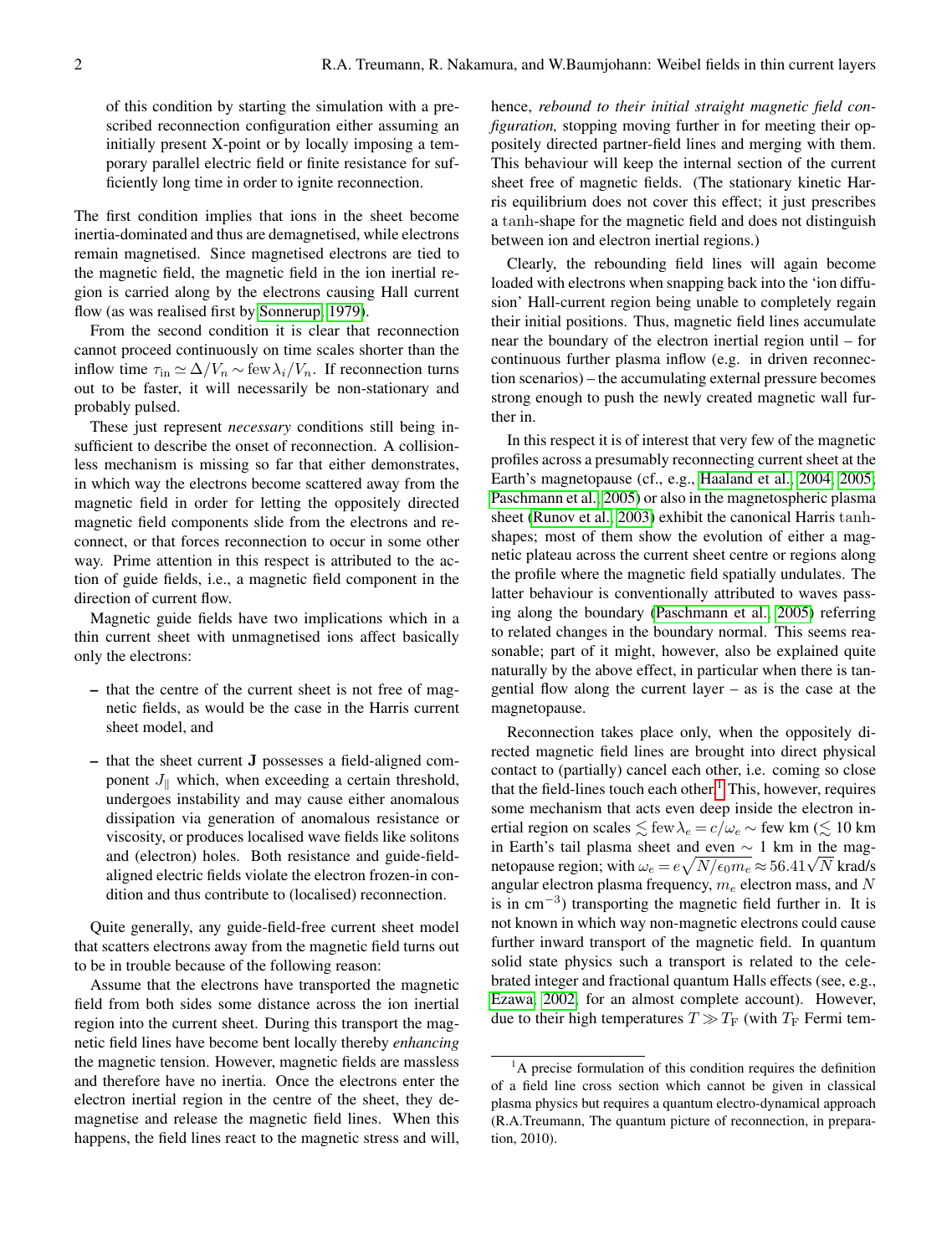

<span id="page-2-0"></span>Fig. 1. Sketch of a homogeneous thin collisionless current sheet with plasma inflow from both sides and central electron inertial region. The magnetic field piles up at the boundary of the electron inertial region giving rise to a broad (of size of a few electron inertial lengths  $\lambda_e = c/\omega_e$ ) field-free central current layer of sheet current **J** which is crossed by two (symmetric counter-streaming) electron flows which are Weibel unstable. On the right the pile-up deformed Harris profile is shown. It exhibits two shoulders in the regions where the magnetic field piles up at the boundaries of the broad field-free central electron inertial region, where the Weibel instability may generate magnetic guide fields.

perature) space plasmas are classical, and – presumably – no similar possibility opens up here.

Thus the question arises whether a collisionless current sheet can by itself cause a guide field to evolve in its centre which circumvents the application of an external guide field, re-magnetises the demagnetised electrons in the centre of the current sheet and thus allows transport of the lobe magnetic field into the centre of the current sheet, contact of oppositely directed fields, and finally makes onset of reconnection possible.

In this Letter we demonstrate that the Weibel instability [\(Weibel, 1959\)](#page-8-0) is capable of doing this sufficiently fast. The newly generated Weibel guide-field could become comparably strong, a non-negligible fraction of the undisturbed external field. As expected it is directed along the current layer and thus indeed plays the role of a guide field, suggesting that under certain conditions collisionless narrow current sheets self-consistently generate weak guide fields of strength  $B_q/B_0 < 1$  where  $B_0$  is the magnetic field strength in the inflow region. The current sheet then becomes locally capable of producing conditions under which reconnection takes place.

## 2 Weibel scenario

The Weibel instability [\(Weibel, 1959\)](#page-8-0) is known to produce stationary magnetic fields under conditions when the plasma exhibits certain anisotropies in flow and/or temperature. It is thus of interest to investigate the conditions for its excitation in a collisionless thin current sheet. This instability is driven either by electrons or ions with the ion instability being much weaker than the electron instability.

The original proposal by [Weibel](#page-8-0) [\(1959\)](#page-8-0) referred to a temperature anisotropy in the unmagnetised electron distribution providing the free energy for a stationary (very low frequency  $\omega$  ~ 0) magnetic instability. Various variants of this instability have been investigated in the past two decades [\(Yoon and](#page-8-19) [Davidson, 1987;](#page-8-19) [Yoon, 2007a;](#page-8-20) [Medvedev and Loeb, 1999;](#page-8-21) [Califano at al. , 2002;](#page-7-4) [Silva et al., 2002;](#page-8-22) [Fonseca et al., 2003;](#page-8-23) [Achterberg and Wiersma, 2007\)](#page-7-5) both in the non-relativistic and relativistic domains, unmagnetised and magnetised, cold and hot plasmas, and for temperature as well as beam instabilities, with the beams effectively faking a temperature anisotropy. Application of this instability was mostly intended in either laser (inertial) plasma fusion or the violent conditions present in astrophysical systems. As we will show below, reconnection provides one of the simplest and most interesting classical applications of the Weibel instability.

Figure [1](#page-2-0) sketches the collisionless reconnection site, conventionally called the 'ion-diffusion region' (even though there is no diffusion). The ions just become non-magnetic here. The frozen-in electrons have sufficient momentum to continue their inward  $\mathbf{E} \times \mathbf{B}$ -drift motion transporting the magnetic field to the centre of the thin current sheet. Close to the centre the electrons become demagnetised and release the magnetic field which snaps back as explained above. In the narrow electron inertial region of size of few  $\lambda_e$  perpendicular to the current sheet the collisionless inert electrons still maintain their inward velocity  $\mathbf{V} = \pm V_b \hat{\mathbf{z}}$  (with  $V_b \leq V_n$ ) on both sides of the current sheet. Since the electrons are completely collisionless, the two flows pass across each other without (direct) interaction thereby realising a *non-magnetic* counter-streaming electron beam configuration which according to [Weibel](#page-8-0) [\(1959\)](#page-8-0) may become electromagnetically unstable.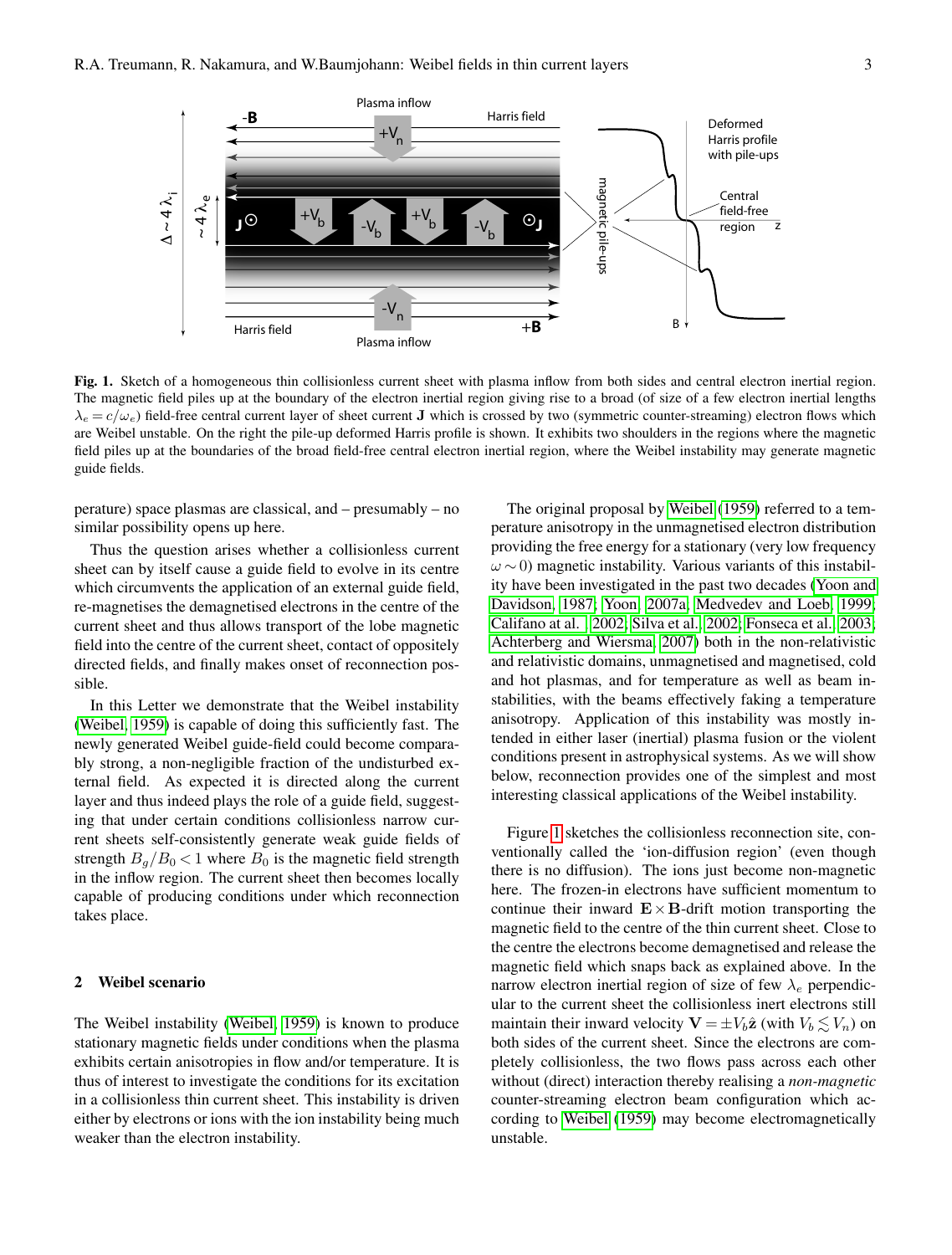The Weibel instability generates a *non-oscillating* ( $\omega \sim 0$ ) transverse magnetic field b with k-vector about perpendicular to the electron beams  $(k_\perp \gg k_\parallel)$ , subscripts refer to the direction of  $V$ ). In space plasma this instability is manifestly non-relativistic, and as usual one might suspect that it is too weak to cause any susceptible effect. We will, however, show below that its effect is not negligible. Investigating instability we work in the fluid approximation of cold  $(T_b \ll T_e)$  beams of density  $N_b$ , also for simplicity assuming that the plasma is cold as well, even though the centre of the reconnecting current layer contains a denser  $N > N_b$  thermal plasma of temperature  $T = T_e + T_i$  (to which we will return when estimating the thermal fluctuation level of the instability). Under *unmagnetised* plasma conditions in the presence of beams the Weibel instability grows. So far it has been investigated mostly in the relativistic limit. In reconnection in space plasmas inclusion of relativistic effects is unnecessary. The inflow Mach numbers are small, and beam velocities  $V_b \ll c$ are small as well.

The two symmetric counterstreaming electron beams in the central electron-inertial region have roughly same density  $N_b$ , a condition that applies primarily to the magnetospheric tail-current sheet; at the magnetopause the beams are non-symmetric. At very low frequencies the electromagnetic dispersion relation factorises (see also the more elaborate papers by [Yoon and Davidson, 1987;](#page-8-19) [Achterberg and Wiersma,](#page-7-5) [2007,](#page-7-5) and many others where non-symmetric, thermal and kinetic corrections are given and also external magnetic fields are applied, with the expected result that the latter act stabilising on the evolution of the instability).

In slab geometry applicable to the geomagnetic tail current sheet, the factor describing plane *electromagnetic* fluctuations of frequency  $\omega \approx 0$  becomes

$$
\mathsf{D}_{xx}\mathsf{D}_{zz} - |\mathsf{D}_{xz}|^2 = 0\tag{1}
$$

where  $D_{ij}$  are the components of the dispersion tensor  $D(\omega, \mathbf{k}) = k^2 c^2 \mathbf{I} - \epsilon(\omega, \mathbf{k})$  (with plasma dielectric tensor function  $\epsilon(\omega, \mathbf{k})$ ). Under the assumed symmetric conditions  $D_{xz} \equiv 0$ , and the dispersion relation simplifies to

$$
D_{zz} = n^2 - 1 + \sum_{s} s_{\chi_{zz}} = 0, \qquad n^2 = k^2 c^2 / \omega^2 \tag{2}
$$

where *n* is the refraction index, **k** wave number,  $\omega$  wave frequency, and  $s_{\chi_{ij}}$  the susceptibility tensor of species s the only surviving component of which, in a symmetric electron/electron-beam plasma configuration, is given by

$$
\chi_{zz} = \frac{k^2 V_b^2}{\omega^2} \frac{\omega_b^2}{\omega^2} + \frac{\omega_e^2}{\omega^2} \left( 1 + \frac{m_e}{m_i} \right)^{-1} \tag{3}
$$

The subscripts e and b indicate background and beam parameters, respectively,  $\omega_b$  is the beam plasma frequency for symmetric beam density  $N_{\pm} = N_b/2$ , and in the last term the (negligibly small) neutralising background-ion contribution to the plasma frequency is taken into account for



<span id="page-3-0"></span>Fig. 2. Conditions inside a local electron inertial region. The external magnetic field accumulates at the boundary of the inertial region. Electron flow is perpendicular to the magnetic field. Inside the inertial region the electron components form two oblique beams. The Weibel instability generates a magnetic vortex of field  **with wavenumber**  $**k** \perp **V**<sub>b</sub>$  **perpendicular to the beam config**uration. These vortices close in the current plane  $(x, y)$  and have wavelengths of the order of  $\sim \lambda_{eb}$ . The sense of the magnetic vortices alternates along the current direction. Shown is the part of the lowest order vortex where the field is along the sheet current J. At a phase of  $\pi/2$  along the current the Weibel fields point along the ambient magnetic field causing wobbling of the current layer. Under non-symmetric beam conditions the wave vector and Weibel fields may become tilted against the current sheet. This could give rise to the local production of a normal magnetic field component  $b<sub>z</sub>$  which may possibly initiate reconnection.

correctness in the electron-to-ion mass ratio term  $m_e/m_i$ . When the background plasma is at rest, the 'wave' becomes non-oscillating with  $\omega = \pm i \gamma_W$  (otherwise when the plasma moves at velocity  $V_0$  the wave frequency will be Doppler shifted by the amount  $\mathbf{k} \cdot \mathbf{V}_0$ , a case that may be realised under magnetopause conditions, there with  $V_0$  being the magnetosheath flow velocity tangential to the magnetopause).

Solving the above dispersion relation for  $\gamma_W > 0$  yields the growth rate of the non-evanescent growing mode

$$
\frac{\gamma_{\rm W}}{\omega_b} = \frac{V_b}{c} \left\{ 1 + \frac{\omega_b^2}{k^2 c^2} \left[ 1 + \frac{2N}{N_b} \left( 1 + \frac{m_e}{m_i} \right)^{-1} \right] \right\}^{-\frac{1}{2}}
$$
(4)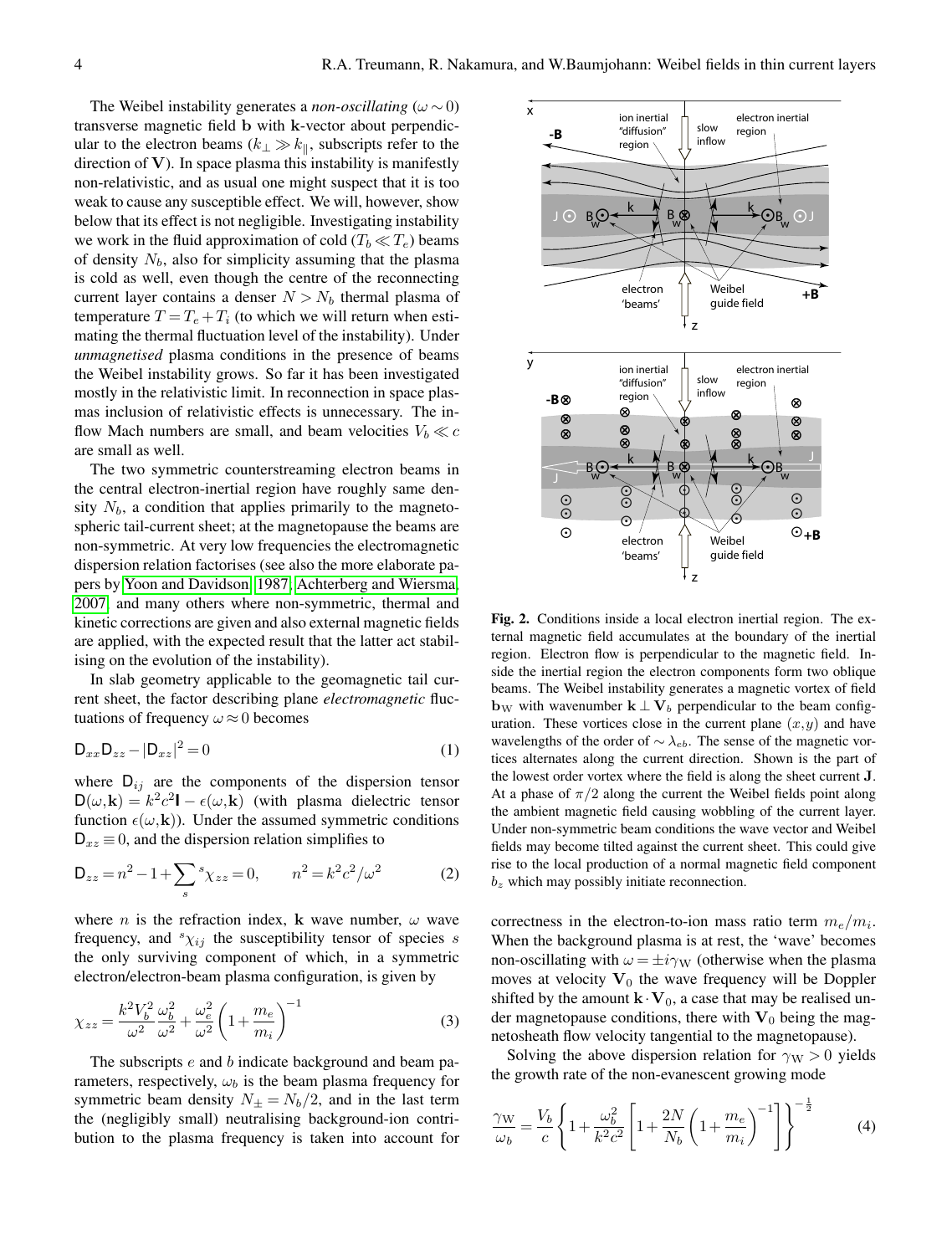Again,  $N$  is the quasi-neutral background density. Maximum growth rates

$$
\gamma_{\rm W,max} \approx \omega_b V_b / c \tag{5}
$$

are obtained when the second term in the braced expression becomes small, which is the case at relatively *short* wavelengths

$$
k\lambda_{eb} \gg [1 + (2N/N_b)]^{\frac{1}{2}} > 1
$$
\n(6)

The Weibel instability will thus lead to comparably smallscale magnetic structures populating the beam-electron inertial range of size  $\lambda \sim 2\pi\lambda_{eb} = 2\pi c/\omega_b$ . This condition of maximum growth seems to restrict the range of unstable wavelengths to very short scales. However, since the beam density is substantially less than the density of the ambient plasma in the centre of the current sheet, one has  $\lambda_{eb} > \lambda_e$ , the condition that  $k \lesssim \lambda_e$  is thus not in contradiction with the condition of maximum growth.

The unstably generated magnetic structures are not purely transverse, however, because  $kc/\omega > 1$ . They are of mixed polarisation, containing a longitudinal electric 'wave' field component  $e_\ell \parallel \mathbf{k}$  which in the symmetric beam case is small, however. The main transverse electric field component  $e_T$  is along the electron beams. Since the 'wave' magnetic field **b** satisfies the solenoidal condition  $\mathbf{b} \cdot \mathbf{k} = 0$ ,  $\mathbf{k} \perp \mathbf{V}_b$ , and  $\omega$ **b** = **k** × **e**<sub>T</sub>, the Weibel magnetic field lies in the plane that is perpendicular to the plasma inflow into the current sheet (cf. Figure [2\)](#page-3-0).

In an extended two-dimensional current sheet the Weibel magnetic field is directed either parallel or anti-parallel to the sheet current  $\mathbf{J} = J\hat{\mathbf{y}}$  while being confined to the electron inertial zone around the non-magnetic centre of the current sheet. Such a field has the required properties of a guide field. Since it cannot be stronger than the magnetic field  $B_0$ in the external inflow region, the Weibel instability generates weak guide fields satisfying  $b<sub>W</sub>/B<sub>0</sub> < 1$ . The above smallness condition on its wavelength implies that the Weibel guide field forms a comparably short-scale wavy magnetic structure along the sheet current, thereby structuring the current sheet magnetically in the direction of the current flow. In addition it has a transverse electric field  $e_T||V_b$  component along the electron beam inflow direction that is confined to the electron inertial region, while the longitudinal electric field is in the direction  $e_\ell \perp V_b$ .

The case that the inflow is not homogeneous either along the current or transverse to it is of particular interest. Then the wave vector  $\mathbf{k}_{\perp}$  rotates in the  $(x, y)$ -plane perpendicular to the inflowing electron beam. The condition that the magnetic field be free of divergence forces the Weibel magnetic field to form closed magnetic vortices in this plane. Such a magnetic vortex causes a magnetic asymmetry along the sheet current by periodically amplifying and weakening the external magnetic field on one side of (above or below) the current layer. This produces a spatial oscillation around the symmetry plane of the current layer of wavelength of the Weibel magnetic vortices.

#### 3 Thermal Weibel level

So far we have been dealing with linear growth of the Weibel instability. In order to obtain its saturation level one needs to investigate the nonlinear evolution of the Weibel instability. Here we ask for how long it takes the Weibel instability to grow from thermal fluctuation level until reaching any measurable magnetic field strength.

To estimate the thermal Weibel level we refer to thermal fluctuation theory of non-magnetic plasmas [\(Sitenko, 1967,](#page-8-24) [1982;](#page-8-25) [Akhiezer et al., 1975;](#page-7-6) [Yoon, 2007b\)](#page-8-26). (Working in the Weibel low frequency limit implies that in their general kinetic expressions for the field fluctuations the variable  $z \sim \omega$ must ultimately be set to zero.) Recently the Weibel thermal level in an isotropic thermal has been calculated explicitly [\(Yoon, 2007b\)](#page-8-26). There a very simple expression for the wave number dependence of the spectral energy density of the magnetic field fluctuations has been obtained as

$$
\langle |\mathbf{b}(0,\mathbf{k})|^2 \rangle_{\text{th}} \propto 1/k^3 \lambda_D^3, \quad \lambda_D = \text{Debye length} \tag{7}
$$

According to this expression the magnetic fluctuations maximise at long wave lengths  $k \rightarrow 0$ . In order to avoid and understand this effect, we assume that the thermal background plasma in the current sheet has a weak thermal anisotropy  $T_{\perp} \neq T_{\parallel}$ . The direction of this anisotropy is arbitrary. Hence, for simplicity we assume that the || direction refers to the direction of the beam (perpendicular to the current sheet), while  $\perp$  refers to the direction of current flow. This choice is not unreasonable in view of the possibility that the mere presence of the current may correspond to a thermal anisotropy. In equilibrium the background plasma then obeys a bi-Maxwellian velocity distribution

$$
f_0(v_{\parallel}, v_{\perp}) = \frac{(m_e/2\pi)^{\frac{3}{2}}}{T_{\perp}\sqrt{T_{\parallel}}} \exp\left[-\left(\frac{m_e v_{\perp}^2}{2T_{\perp}} + \frac{m_e v_{\parallel}^2}{2T_{\parallel}}\right)\right]
$$
(8)

In the classical limit of thermal fluctuation theory the magnetic spectral energy density  $\langle b_i b_j \rangle_{k\omega}$  in an isothermal plasma is determined from Eq. (2.52) in [Sitenko](#page-8-24) [\(1967\)](#page-8-24) as

$$
\langle b_i b_j \rangle_{k\omega} = \frac{\mu_0 T n^2}{\omega} \left( \delta_{ij} - \frac{k_i k_j}{k^2} \right) \frac{\text{Im} \epsilon_{\perp}(\omega, \mathbf{k})}{|\epsilon_{\perp} - n^2|^2} \tag{9}
$$

In a thermally anisotropic plasma one must replace the temperature T by the effective temperature  $T_{\perp}T_{\parallel}/(T_{\perp} + T_{\parallel})$  in this expression. Moreover, the transverse dielectric function  $\epsilon_{\perp}(\omega, \mathbf{k})$  in the anisotropic case is given by

$$
\epsilon_{\perp}(\omega, \mathbf{k}) = 1 - \frac{\omega_e^2}{\omega^2} \left\{ 1 - \frac{T_{\perp}}{T_{\parallel}} \left[ 1 - \Phi(z) + i\pi^{\frac{1}{2}} z e^{-z^2} \right] \right\}
$$
 (10)

Here  $z = \omega / \sqrt{2k}v_{e\parallel}$  is a variable that vanishes with  $\omega \rightarrow 0$ ,  $n^2 \equiv (kc/\omega)^2 = \epsilon_{\perp}$  is the refraction index of transverse fluctuations, and the real function  $\Phi(z) \approx 2z^2$  for  $z \ll 1$ .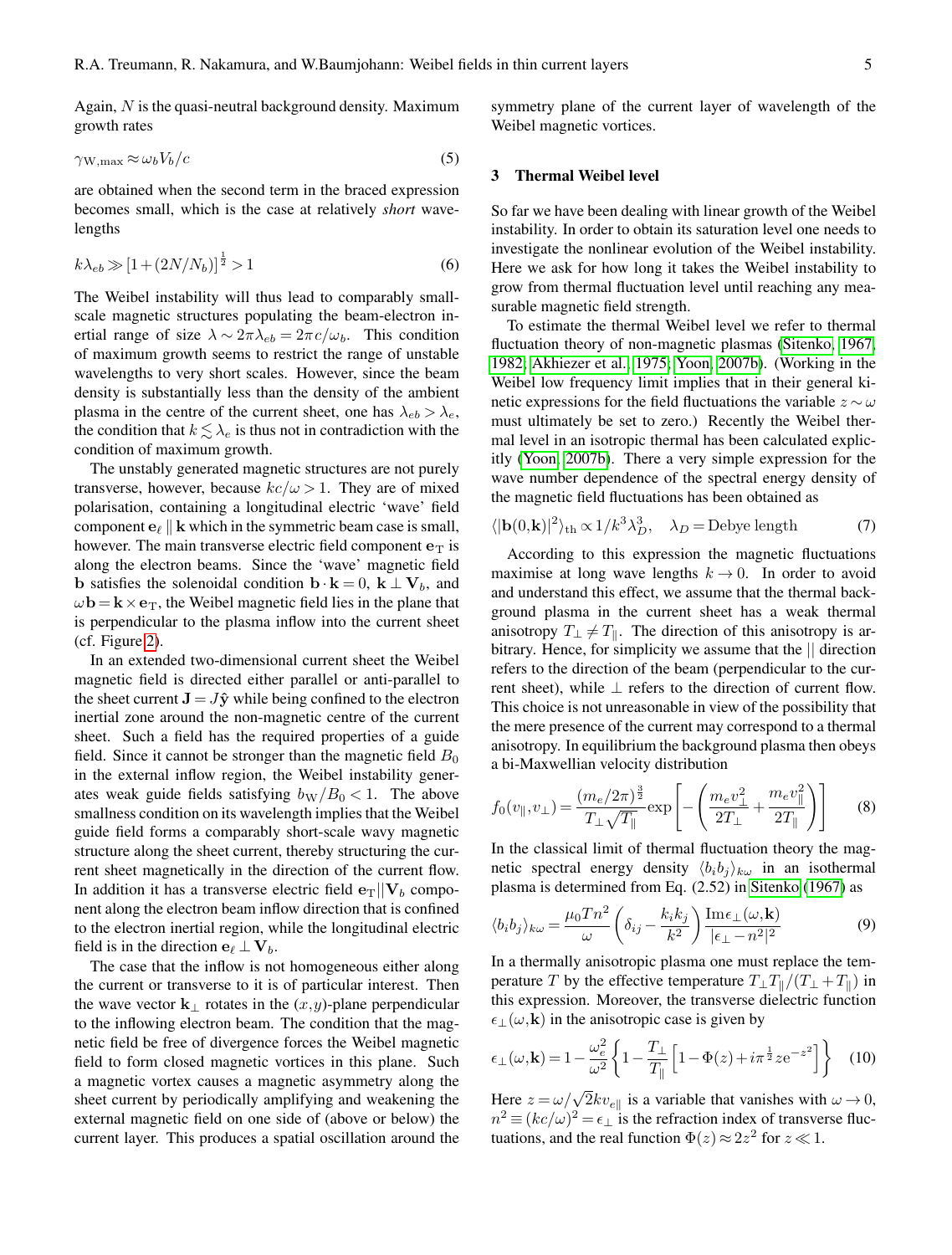With the help of these expressions the spectral energy density  $\langle |{\bf b}|^2 \rangle_{k\omega}$  can be brought into the form

$$
\langle |\mathbf{b}|^2 \rangle_{k\omega} = \frac{2\mu_0}{\omega_e} \frac{\sqrt{\pi/2} (c/v_{e\parallel}) T_{\parallel} [\theta/(1+1/\theta)] \kappa e^{-z^2}}{[\kappa^2 - \tilde{\omega}^2 + 1 - \theta (1-\Phi)]^2 + \pi \theta^2 z^2 e^{-2z^2}} (11)
$$

where we defined  $\kappa \equiv k \lambda_e, \tilde{\omega} \equiv \omega / \omega_e, \theta \equiv T_{\perp}/T_{\parallel}$ , and  $\lambda_e =$  $c/\omega_e$  is the background plasma electron inertial scale. This equation holds for small frequencies  $\omega \simeq 0$ . Moreover, one now realises that for fixed  $\omega$  = const and small k, using  $\Phi(z) \sim 1 + 1/2z^2 + \cdots$  asymptotically for  $z \gg 1$ , the spectral energy density becomes

$$
\langle |\mathbf{b}|^2 \rangle_{k\omega} \propto \frac{\kappa e^{-z^2}}{[\kappa^2 - \tilde{\omega}^2 + 1 + \theta/2z^2]^2 + \pi \theta^2 z^2 e^{-2z^2}}
$$
(12)

which, as required, vanishes exponentially in the limit  $\kappa \sim$  $k \rightarrow 0$ , which holds for all frequencies  $\omega$ .

The spectral energy density of the Weibel field is obtained in the limit  $z = \omega = 0$ , which yields

$$
\langle |\mathbf{b}|^2 \rangle_{k0} = \frac{2\mu_0}{\omega_e} \frac{\sqrt{\pi/2} (c/v_{e\parallel}) T_{\parallel} [\theta/(1+1/\theta)] \kappa}{[\kappa^2 + 1 - \theta]^2}
$$
(13)

The isotropic case  $\theta = 1$  reproduces the  $k^{-3}$  scaling with wave number which diverges at  $k \rightarrow 0$ . Retaining the temperature anisotropy the spectral energy density of Weibel fluctuations vanishes both for  $\kappa \to 0$  and  $\kappa \to \infty$ . It, hence, has a maximum for  $\theta < 1$  (i.e.  $T_{\perp} < T_{\parallel}$ ) at

$$
\kappa_m \equiv k_m \lambda_e = \sqrt{\frac{1}{3}(1-\theta)}\tag{14}
$$

The value of this maximum is

$$
\langle |\mathbf{b}|^2 \rangle_{k_m 0} = \frac{3\mu_0}{8\omega_e} \frac{\sqrt{\pi/2} (c/v_{e\parallel}) T_{\parallel} [\theta/(1+1/\theta)]}{(1-\theta)} \tag{15}
$$

which, for small anisotropies simplifies to become

$$
\langle |\mathbf{b}|^2 \rangle_{k_m 0} \approx \frac{3\mu_0 T_\perp}{8\omega_e (1 - \theta^2)} \left(\frac{\pi}{2}\right)^{\frac{1}{2}} \frac{c}{v_{e\parallel}}, \qquad \theta < 1 \tag{16}
$$

The condition  $T_{\perp} < T_{\parallel}$  corresponds to Weibel equilibrium. In the opposite case  $T_{\perp} > T_{\parallel}$  the thermal fluctuations explode at wavenumber

$$
\kappa_{\theta} = +\sqrt{\theta - 1} \tag{17}
$$

which indicates that in the vicinity of  $\kappa_{\theta}$  the plasma is unstable with respect to the ordinary anisotropic Weibel instability. The unstable fluctuation wavenumber  $\kappa_{\theta}$  becomes small and the fluctuations long-wavelength for small anisotropies  $\theta \geq 1$ . Then the plasma spontaneously pumps energy into the zero-frequency magnetic fluctuations while leaving the thermal equilibrium state. This would be the case when the sheet current generates sufficient thermal anisotropy to spontaneously produce magnetic field fluctuations in the direction perpendicular to the current; once this happens, a selfconsistent magnetic field component will be created in the

z-direction which could cause set-on of reconnection. Here, this particular interesting case will not be further considered.

In a current sheet of density  $N \sim 10^6$  m<sup>-3</sup>, temperature  $T \sim 0.1$  keV which implies electron inertial and Debye lengths  $\lambda_e \approx 6$  km and  $\lambda_D \approx 7.5$  m respectively, presumably corresponding to conditions in the near-Earth magnetotail current sheet, the maximum Weibel spectral energy density becomes

$$
\langle |\mathbf{b}|^2 \rangle_{k_m 0} \approx 3 \times 10^{-26} \frac{T_{\rm eV}}{\sqrt{N_{\rm cm^{-3}}}} \frac{\mathbf{V}^2 \mathbf{s}^3}{\mathbf{m}} \tag{18}
$$

where  $T_{\text{eV}}$  is the background plasma electron temperature in eV, and  $N_{\text{cm}-3}$  is the plasma density in cm<sup>-3</sup>.

## 4 Growth time in the magnetotail current layer

We are interested in the time required for the Weibel instability to grow to measurable guide magnetic field values under conditions in the magnetotail reconnection region. Assuming an electron 'beam' density  $N_b \approx 10^5$  m<sup>-3</sup> corresponding to  $N_b/N \sim 0.1$ , beam velocity  $V_b \sim 30 \text{ km s}^{-1}$ , angular beam size  $\Delta \alpha \lesssim 10^{\circ}$ , the maximum growth rate of the Weibel instability in the tail current sheet becomes

$$
\gamma_{\rm W,max} \lesssim 2 \,\rm s^{-1} \tag{19}
$$

The Weibel instability picks up the thermal spectral energy density at its wave number of maximum growth  $k_{\text{W,max}}^2 \gtrsim$  $[1 + 2N/N_b]/\lambda_{eb}^2$  which it amplifies. With the above numbers the Weibel wavenumber in the magnetotail current sheet becomes

$$
k_{\rm W,max} \lambda_{eb} \gtrsim \sqrt{5} = 2.24\tag{20}
$$

which corresponds to a maximum wavelength of  $\lambda_{\text{W,max}}$  <  $2.8\lambda_{eb}$  in the magnetotail.

The thermal fluctuation energy density at maximum growing wave number is

$$
\langle |\mathbf{b}|^2 \rangle_{k_{\mathrm{W}}0} \lesssim \frac{2\mu_0}{\omega_e} \frac{\sqrt{\pi/2} (c/v_{e\parallel}) T_{\parallel} [\theta/(1+1/\theta)] \kappa_{\mathrm{W}}}{[\kappa_{\mathrm{W}}^2 + 1 - \theta]^2} \tag{21}
$$

where  $\kappa_{\rm W} = k_{\rm W, max} \lambda_e \simeq (\lambda_e / \lambda_{eb}) [1 + 2N/N_b]^{\frac{1}{2}} > 0$ . In the isotropic case this simplifies to

$$
\langle |\mathbf{b}|^2 \rangle_{k \le 0} \lesssim \frac{\mu_0}{\omega_e} \sqrt{\frac{\pi}{2}} \frac{c}{v_e} \frac{T}{\kappa_W^3} \approx 1.4 \times 10^{-29} \frac{\mathrm{V}^2 \mathrm{s}^3}{\mathrm{m}} \tag{22}
$$

Because the maximum Weibel wavenumber  $\kappa_{\rm W}\neq 0$  is finite, this expression is free of divergence.

We can now make use of the quasilinear instability growth prescription for the time evolution of the spectral energy density

$$
\langle |\mathbf{b}(t,\mathbf{k},0)|^2 \rangle \approx \langle |\mathbf{b}^2(\mathbf{k},0)| \rangle_{\text{W},\text{th}} \exp(2\gamma_{\text{W}}t)
$$
 (23)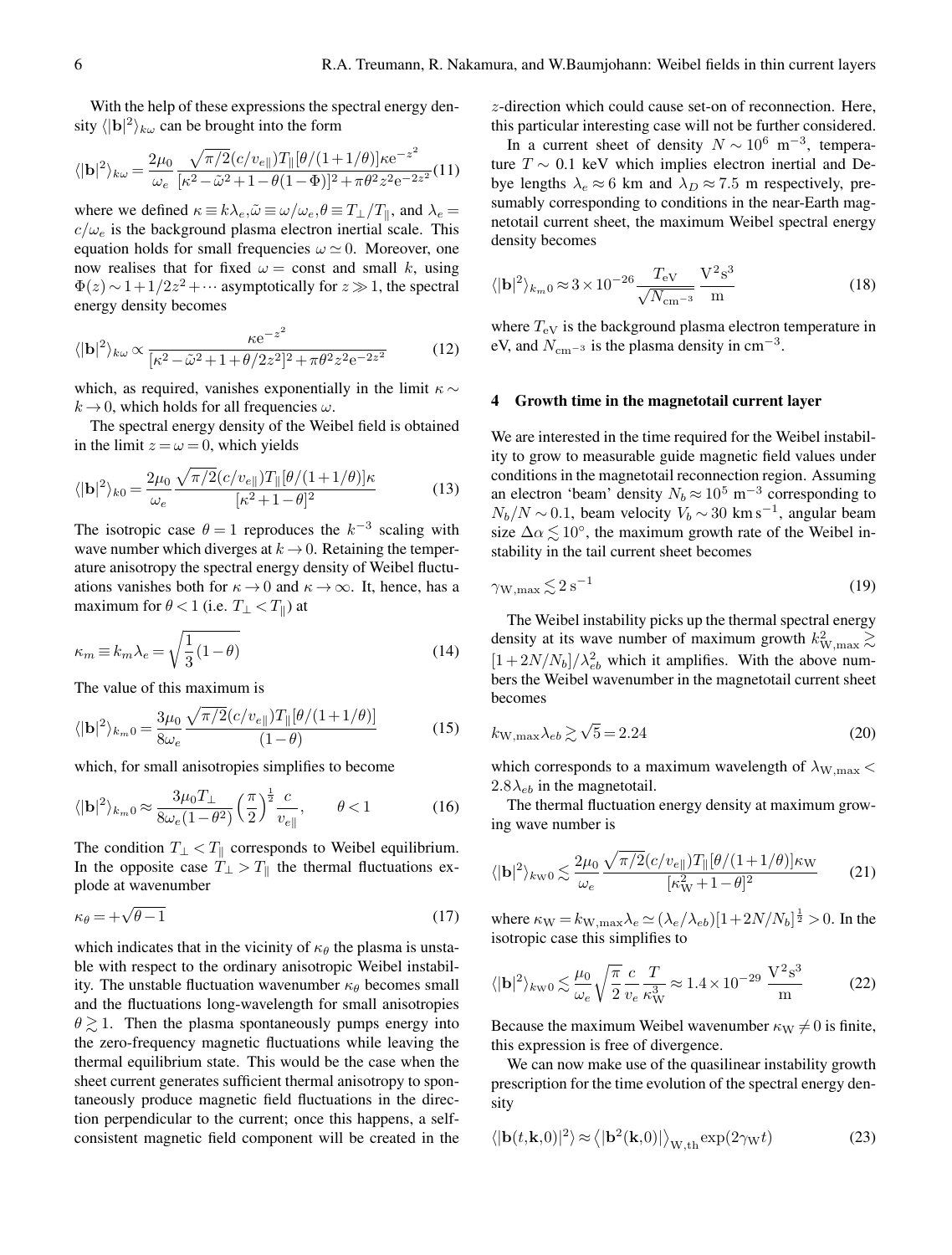where on the left is the linearly growing spectral density at time  $t$ , and on the right the thermal level from where the instability starts growing. No nonlinear saturation effects are included at this time. An observable magnetic field in the magnetotail should be roughly of order  $b \sim 1$  nT, a value which one may use to find the required growth time  $\tau_W$  from

$$
\tau_{\rm W} \approx \frac{1}{2\gamma_{\rm W}} \ln \frac{\langle |\mathbf{b}^2(\mathbf{k}, \tau_{\rm W})| \rangle}{\langle |\mathbf{b}^2(\mathbf{k}, 0)| \rangle_{\rm W, th}}
$$
(24)

Inserting for the thermal energy density  $\langle |{\bf b}^2({\bf k},0)| \rangle_{\text{W},\text{th}}$ from  $\langle |{\bf b}|^2 \rangle_{k_{\rm W}0}$  and using the spectral energy density of a  $b \sim 1$  nT magnetic field,  $\langle b_{1nT}^2 \rangle_{k0} \approx 4.3 \times 10^{-12} \,\mathrm{V}^2\mathrm{s}^3/\mathrm{m}$ , the typical growth time to reach this magnetic field level becomes

$$
\tau_{\text{W,max}} \sim (10 - 20) \text{ s} \tag{25}
$$

corresponding to 20-40 e-folding times. This time is in the range of typical onset times of substorms and thus not in contradiction to the onset of reconnection in the magnetotail.

Since the maximum growing Weibel wave number is not precisely known (only a lower limit has been determined above), we can also use the maximum thermal fluctuation level at zero frequency which we have calculated for the anisotropic case. With its help we find for the thermal magnetic pressure

$$
\frac{\langle |\mathbf{b}|^2 \rangle_{\mathrm{W,th}}}{2\mu_0} \simeq \frac{2\pi\omega_e}{\mu_0 \lambda_e^3} \left| \int d\tilde{\omega} \kappa^2 d\kappa \delta(\tilde{\omega}) \delta(\kappa - \kappa_m) \langle |\mathbf{b}|^2 \rangle_{\kappa 0} \right|
$$
  

$$
\approx 1.7 \times 10^{-27} (1 - \theta) \quad \mathrm{J m}^{-3}
$$
 (26)

where we have used that, as has been argued above, the Weibel instability wave number  $k\lambda_e \gtrsim 1$  is by order of magnitude comparable to the electron inertial scale  $\lambda_e$ . This thermal pressure corresponds to a thermal Weibel magnetic field strength

$$
|\langle \mathbf{b}^2 \rangle_{\text{W},\text{th}}|^{\frac{1}{2}} \sim 6.5 \times 10^{-17} \sqrt{1-\theta} \quad \text{T}
$$
 (27)

It is approximately this magnetic fluctuation level from where the Weibel instability in the current sheet starts to grow. Again, the quasilinear evolution of the spectral density can be used. However, maximum growth is practically independent of wave number  $k$ , and the same expression holds as well for the square of the maximum unstable Weibelmagnetic field. If we assume that the instability can freely grow until reaching observable values before nonlinear effects come into play, the typical growth time for the magnetic field becoming observable is

$$
\tau_{\rm W} \approx \frac{1}{2\gamma_{\rm W}} \ln \frac{\langle |\mathbf{b}(\tau_{\rm W})|^2 \rangle}{\langle |\mathbf{b}|^2 \rangle_{\rm W, th}}
$$
(28)

We again demand that  $|\mathbf{b}(\tau_{\text{W}})| \approx 1$  nT in order to be observable in the magnetospheric tail plasma sheet. Since the calculation is anisotropic we assume the presence of a week anisotropy  $1 - \theta \sim 0.01$  only to again find a typical growth time of

$$
\tau_{\rm W}(1\,\rm nT) \approx 10\,\rm s\tag{29}
$$

which corresponds to  $\sim$ 20 e-folding times. This is about the same time as that estimated above. Hence, the two approaches are mutually consistent.

During this growth time the beam traverses a distance of roughly  $\sim$  (600-1000) km  $\gg \lambda_e$ . This implies that during the growth time of the Weibel field the electron beams cross the entire electron inertial region, i.e. the inner field-free region of current flow, thereby *a posteriori* justifying our assumption of symmetric counterstreaming electron beams in the magnetotail.

### 5 Discussion and conclusions

The result of this investigation is that inside the magnetic field-free electron inertial region (of transverse size of a few  $\lambda_e$ ) in the centres of thin – possibly reconnecting – current sheets, the inflow of electrons into the sheet from its two sides (in the geomagnetic tail from the lobes) may well be capable of self-consistently generating a *weak magnetic guide* field via the non-magnetic Weibel instability. Given sufficient time, such weak guide fields will evolve in the very centre of the current sheet in the *electron* inertial region only. (Similar weak quadrupolar guide fields are caused in the much more extended *ion* inertial zone by the Hall effect, but these fields are found *outside* the current sheet centre, do not penetrate into the electron inertial zone and, thus, are only indirectly involved into the reconnection process.)

The condition for the Weibel mechanism to work is that the ambient current sheet electrons have become nonmagnetic earlier than inert. This is the case that is realised in the centre of the magnetotail current sheet where the electron gyrodradius exceeds the electron inertial length. In terms of the electron thermal speed this means that initially

$$
v_e > \sqrt{m_i/m_e} V_{A0} \tag{30}
$$

where  $V_{A0}$  is the Alfvén speed outside the current layer based on the external field. For an initial Harris current layer one writes this as a condition on the vertical coordinate z

$$
\frac{z}{\Delta} < \sinh^{-1} \left[ \frac{v_e}{V_{A0}} \left( \frac{m_e}{m_i} \right)^{\frac{1}{2}} \right] \tag{31}
$$

In the magnetospheric tail we have  $V_{A0} \sim 10^6$  m s<sup>-1</sup>, and in the plasma sheet  $T_e \sim 10^2$  eV which yields that  $z < 0.1\Delta$ . In the inner region of the tail current this condition is clearly satisfied before entering the electron inertial region because  $\lambda_e \sim 0.02\lambda_i$ , and  $\Delta \sim$  few  $\lambda_i$ .

The Weibel-guide field  $B<sub>g</sub>$  is limited to be weaker than the ambient external magnetic field  $B_0$ . In the symmetric magnetospheric tail current sheet we find that it may reach up to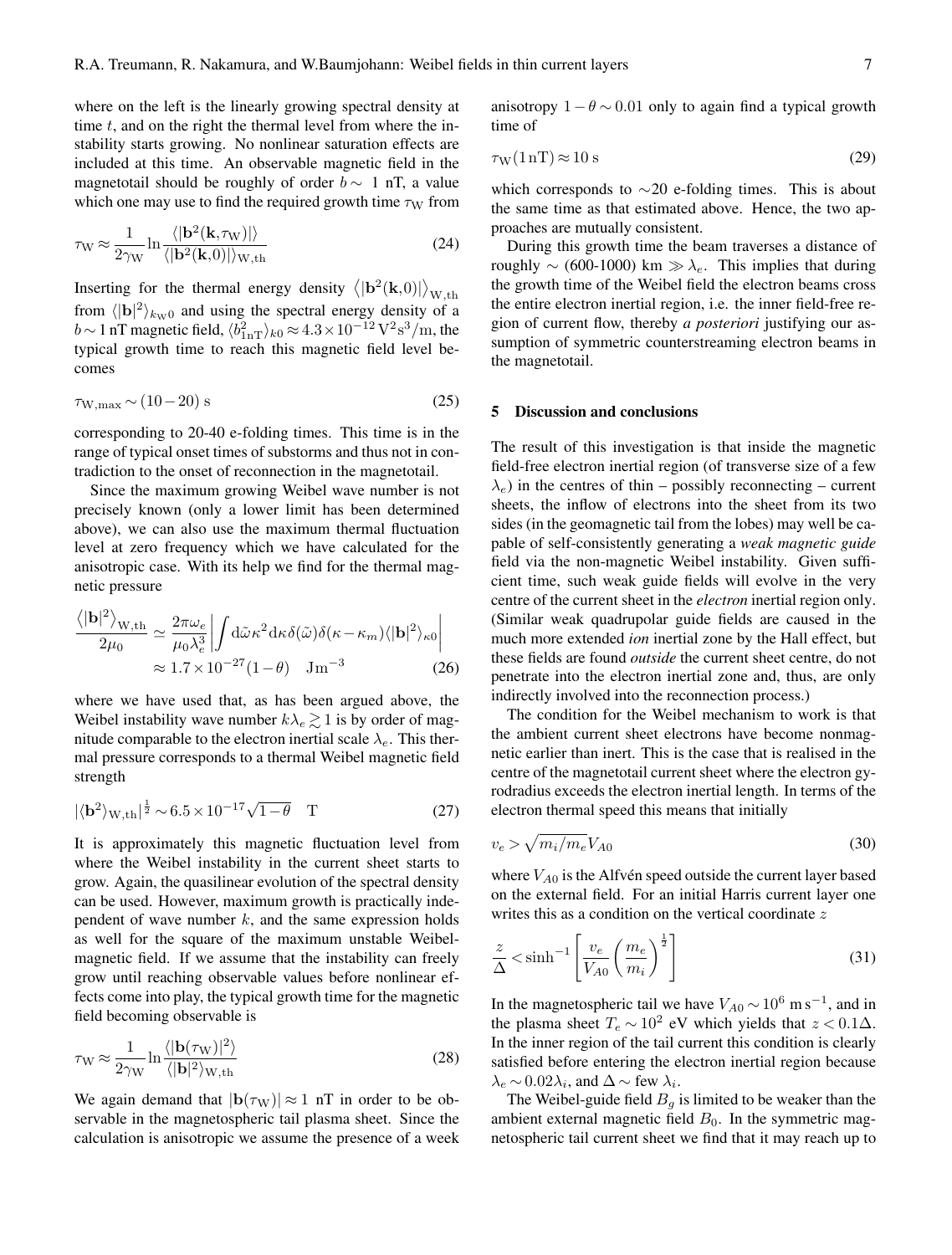$\lesssim$  10% of the ambient field in strength in a reasonably short linear e-folding time unless nonlinear effects set on earlier to saturate the field on a much lower level. Such nonlinear processes have not been investigated here. They can in principle be treated by assuming a stationary final state and calculating the thermal saturation level of the beam driven Weibel instability. This, however, makes sense only if it is assumed that the stationary state will be reached in a time shorter than the onset of reconnection. The two processes cannot be considered separately, since reconnection heavily depends on the presence of the (here self-consistently generated) guide field and will necessarily be fast, as has been shown by various numerical simulations that include the presence of even weak guide fields (see e.g., [Pritchett, 2005;](#page-8-2) [Cassak et al., 2007\)](#page-7-0).

Guide fields are important in the dynamics of the current sheet and in particular for reconnection. They have been observed in the geomagnetic tail in various cases (see e.g., [Nakamura et al., 2008\)](#page-8-27).They partially re-magnetise the electron plasma in the central current region. Pointing along the electric field that drives the current, they cause particle acceleration, which amplifies the current, generates energetic particles, and generates a number of secondary effects that affect the stability of the plasma in the current sheet. The role of guide fields in collisionless magnetic reconnection and the various effects it may cause have in the past decade been thoroughly investigated in numerical simulations both for guide fields perpendicular (e.g., [Ricci et al., 2003,](#page-8-28) [2004a,](#page-8-29)[b\)](#page-8-30) and parallel (e.g., [Pritchett, 2005,](#page-8-2) [2006;](#page-8-3) [Cassak et al., 2007;](#page-7-0) [Egedal et al., 2008;](#page-8-31) [Le et al., 2009\)](#page-8-32) to the sheet current. We may therefore refer to the published literature where the existence of guide fields has been imposed.

The interesting point we make here is that the Weibel instability provides a selfconsistent mechanism for producing such guide fields in the field free current region. Since the plasma there is collisionless on quite a long time scale, the existence of guide fields is a nontrivial problem. External fields can penetrate the plasma only on very long diffusion time scales, much longer than permitted by the observation of reconnection onset. Hence, a mechanism that generates internal guide fields is highly welcome. The nonrelativistic Weibel instability may provide such a mechanism. The Weibel fields are comparably small-scale forming magnetic vortices of alternating polarity. On the scale of their wavelength, they cause a modulation of the magnetic field and consequently a spatial modulation of the current sheet. In the general case when the current sheet is not homogeneous, the guide fields may cause a three-dimensional structuring of the current sheet.

The calculations presented here applied to the case when the conditions are homogeneous along the current, such that  $\mathbf{b} \cdot \hat{\mathbf{z}} = 0$ . In the general case, when homogeneity is not given, the Weibel magnetic field may possibly develop a non-zero field component  $\mathbf{b}_z = b_n \mathbf{w} \hat{\mathbf{z}}$  in the direction normal to the current sheet. Such a local normal magnetic field component is equivalent to a seed-X-point field and may ignite reconnection in a similar way as assumed for initial condition in numerical simulations.

Proof of this conjecture requires a full three-dimensional investigation of the non-magnetic Weibel instability under conditions when the current sheet is locally compressed (as sketched in Figure [2\)](#page-3-0) in both  $x$  and  $y$  directions. If this conjecture turned out to be true, the local collisionless generation of Weibel magnetic fields in thin current sheets inside the electron inertial region  $|z| \lesssim$  few  $\lambda_e$  would provide a natural mechanism for initiating reconnection. The growth time of reconnection in such a case is the sum of the growth time  $\tau_W$  of the Weibel instability starting from thermal level  $\langle \mathbf{b}^2 \rangle_{\text{th}}$  until the normal Weibel field component  $b_{nW}$  becomes strong enough to modulate the ambient magnetic field, plus the well-explored growth time  $\tau_{rec}$  of reconnection starting from an initial magnetic seed configuration. The latter is accessible through (and from existing) numerical simulations.

Finally, we remark that under anisotropic conditions with  $T_{\perp} > T_{\parallel}$  the Weibel thermal level diverges, which indicates instability for a certain wavenumber  $\kappa_{\theta}$  that depends on anisotropy  $\theta > 1$ . Such conditions can, in principle, cause spontaneous growth of a magnetic field component  $b<sub>z</sub>$  perpendicular to the current sheet which would directly act as a seed field for spontaneous reconnection.

*Acknowledgements.* This research is part of a Visiting Scientist Programme at ISSI, Bern. Hospitality of the ISSI staff and directors is thankfully recognised.

#### References

- <span id="page-7-5"></span>Achterberg A and Wiersma J: The Weibel instability in relativistic plasmas. I. Linear theory, II. Nonlinear theory and stabilization mechanism, Astron. Astrophys. 475, 1, doi: 10.1051/0004- 6361:20065365, 2007.
- <span id="page-7-6"></span>Akhiezer A I, Akhiezer I A, Sitenko R V, and Stepanov K N: Non-Linear Theory and Fluctuations, in: Plasma Electrodynamics, Vol. 2, pp. 116-142, Pergamon Press, Oxford, 1975.
- <span id="page-7-3"></span>Baumjohann W, Roux A, Le Contel O, Nakamura R, Birn J, Hoshino M, Lui A T Y, Owen C J, Sauvaud J-A, Vaivads A, Fontaine D, Rounov A V: Dynamics of thin current sheets: Cluster observations, Ann. Geophys., 25, 1365-1389, 2007
- <span id="page-7-4"></span>Califano F, Cecchi T and Chiuderi C: Nonlinear kinetic regime of the Weibel instability in an electron-ion plasma, Phys. Plasmas 9, 451, doi: 10.1063/1.1435001, 2002.
- <span id="page-7-0"></span>Cassak P A, Drake J F and Shay M A: Catastrophic onset of fast reconnection with a guide field, Phys. Plasmas 14, 054502, doi: 10.10 63/1.2734948, 2007.
- <span id="page-7-1"></span>Drake J F, Swisdak M, Cattell C., Shay M A, Rogers B N and Zeiler A: Formation of electron holes and particle energization during magnetic reconnection, Science 299, 873, doi: 10.1126/science.1080333, 2003.
- <span id="page-7-2"></span>Drake J F, Shay M A, Thongthai W and Swisdak M: Production of energetic electrons during magnetic reconnection, Phys. Rev. Lett. 94, 095001, doi: 10.1103/PhysRev Lett.94.095001, 2005.